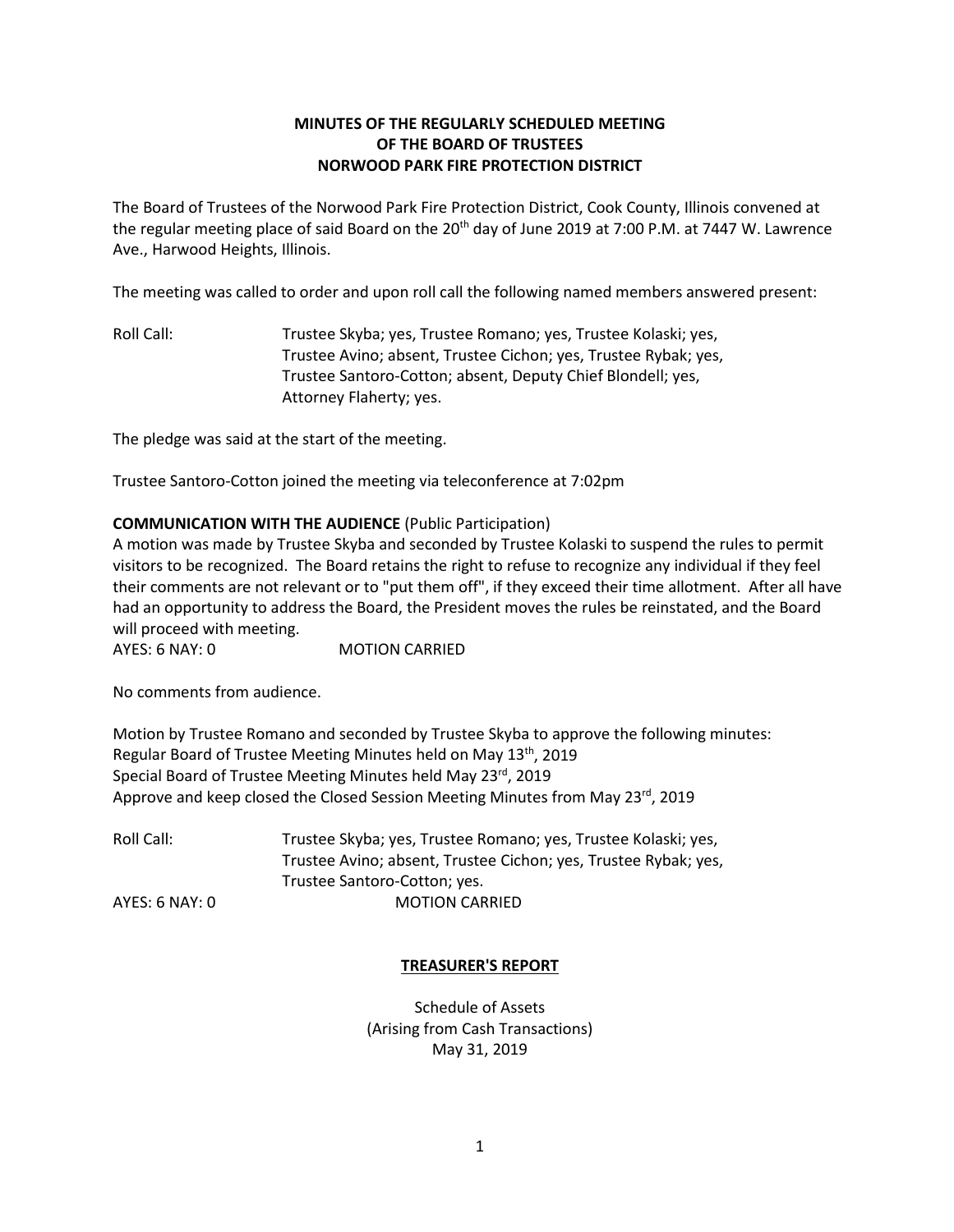Assets

| Checking and money market accounts (interest rate-APY):      |                |  |
|--------------------------------------------------------------|----------------|--|
| Byline Bank checking #4303503 (0.046%)                       | 81,884.47      |  |
| Byline Bank money market #4303498                            | 890,431.00     |  |
| Byline Bank ambulance billing money market #4304492 (0.295%) | 423,665.05     |  |
| Byline Bank-Medical #1003102                                 | 3.882.92       |  |
| Byline Bank- FSA #9990034868                                 | 3,990.46       |  |
| Total checking and money market accounts                     | \$1,403,853.90 |  |

### **Certificates of deposit (interest rate and maturity):**

| Belmont Bank (3.00%, 02/10/21)                           | 658,992.31     |
|----------------------------------------------------------|----------------|
| Belmont Bank (2.30% 08/05/19)                            | 132,395.75     |
| Belmont Bank (2.35% 06/23/19)                            | 447,752.52     |
| Belmont Bank (3.00% 01/21/21)                            | 552,608.07     |
| Belmont Bank (2.30% 07/19/19)                            | 388,487.86     |
| Total certificates of deposit                            | \$2,180,236.51 |
| Total checking, money market and certificates of deposit | \$3,584,090.41 |

Motion by Trustee Kolaski and seconded by Trustee Skyba to approve May account payable expenditures in the amount of \$451,898.15 and the treasurer's report as presented form the Financial Statement.

The expenditures were higher than last month, discussion on why. Trustee Romano stated that on page 5 of the Financial Report it shows that we are currently \$34,000 in the black which is a dramatic difference from last year. There is a CD due next week. Discussion.

| Roll Call:         | Trustee Skyba; yes, Trustee Romano; yes, Trustee Kolaski; yes,  |
|--------------------|-----------------------------------------------------------------|
|                    | Trustee Avino; absent, Trustee Cichon; yes, Trustee Rybak; yes, |
|                    | Trustee Santoro-Cotton; yes.                                    |
| $AYES: 6$ NAY: $0$ | <b>MOTION CARRIED</b>                                           |

### **Chiefs' Report:**

Deputy Chief Blondell stated that Chief Vavra's last written report was given to all trustees.

Explained how the statistics were from Firehouse and we have now switched to Emergency Reporting (ER). There is going to be a policy change for who is creating the reports.

Our firefighter who was off has been cleared to return to work.

Discussion on CAD and the interface charge that is going to be \$852 to link to ER.

Deputy Chief Blondell and Administrative Assistant Stec have met with all the vendors we have outstanding purchases with and are researching some additional concerns.

The third power cot is still in the box in the bay which we believe we did not need at a cost of over \$16,000. We were 10 days past the 90-day return when the company was contacted. They are only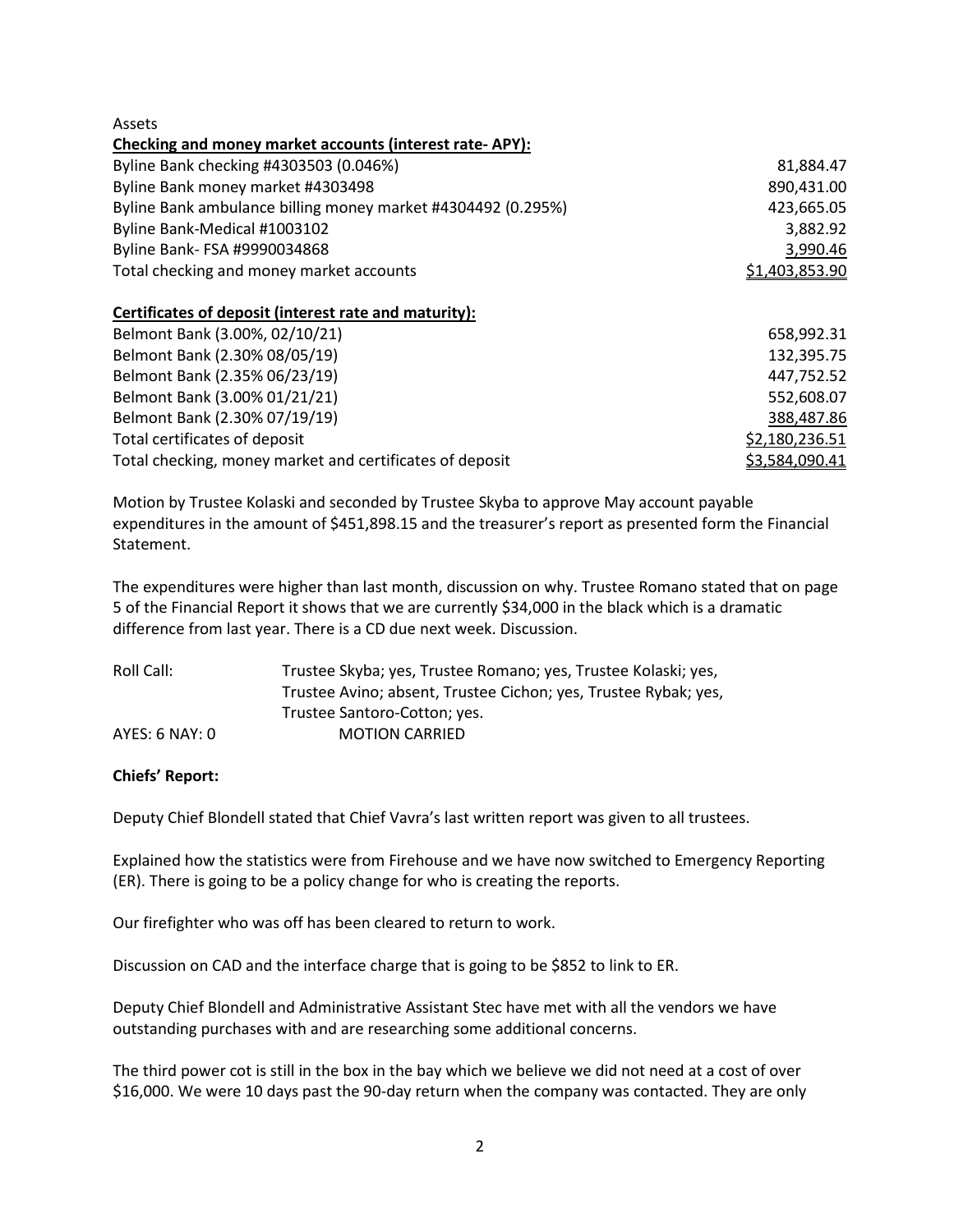offering a \$5,000 credit or to sell it on our behalf for \$5,000. Deputy Chief Blondell expressed our disappointment with these options. It is going to cost \$1,800 to have it installed into the third ambulance. Discussion.

We met with Trustee Cichon and Trustee Rybak and discussed the newsletters. Most fire departments use a more contemporary form that is measurable to communicate with their residents. Firefighter Lupo has a degree in communication and we would like to use his skills to start social media for the District, it is measurable and free. Discussion.

Trustee Rybak stated that we should maybe do a newsletter once a year.

Regarding the Grant Writer, Deputy Chief Blondell stated that he will waive the money owed if we continue to use him, but we will need to pay a retro amount if we discontinue his service. Discussion on Surface Pros that we have received and how we would like to use them towards going to paperless board meetings. Trustee Skyba stated that he would like to hear from the Grant Writer.

Attorney Flaherty stated that paperless is the trend and the packets would be preloaded on whatever device is made available for the board. Discussion.

Deputy Chief Blondell stated that this has been an awkward transition phase, but we are moving ahead. We are looking to shop around the MMAs. Discussion on Wintrust Bank and how each branch is a separate charter.

Trustee Skyba asked how the stretcher was purchased. Trustee Cichon stated that it was ordered without asking by the previous chief. Discussion on \$10,000 loss. Agreed to have it installed. Discussion on motorized stair chair to help with moving patients Attorney Flaherty stated that patient assists are not emergency calls and if there is an injury, the firefighter will not be entitled to PSEBA. Discussion.

Motion by Trustee Rybak seconded by Trustee Skyba to approve the Chief's report for May 2019. AYES: 6 NAY: 0 MOTION CARRIED

**President's Report:** Trustee Cichon stated that Deputy Chief Blondell has said a lot and there has been much to do in the last two weeks. He appreciates everyone's patients. He is happy with everyone's attitude and we are moving forward.

Discussion on having a retreat for the trustees. Attorney Flaherty stated that it would have to be posted like a meeting and minutes taken, you do not have to go into Closed Session.

### **Committee Reports:**

Finance & Information Technology Committee- Trustee Romano stated that he met with Deputy Chief Blondell and Cyndi to review the tentative budget, kudos to them. It is a decrease from last year. We are switching our services for actuarial work to Lauterbach and Amen which is going to be a \$4,000 savings. This is acceptable practice since there is different divisions in their company performing the work.

Attorney Flaherty stated that you only need a separate company to perform you audit.

Trustee Skyba asked about Lauterbach and Amen attending a couple meetings. Discussion.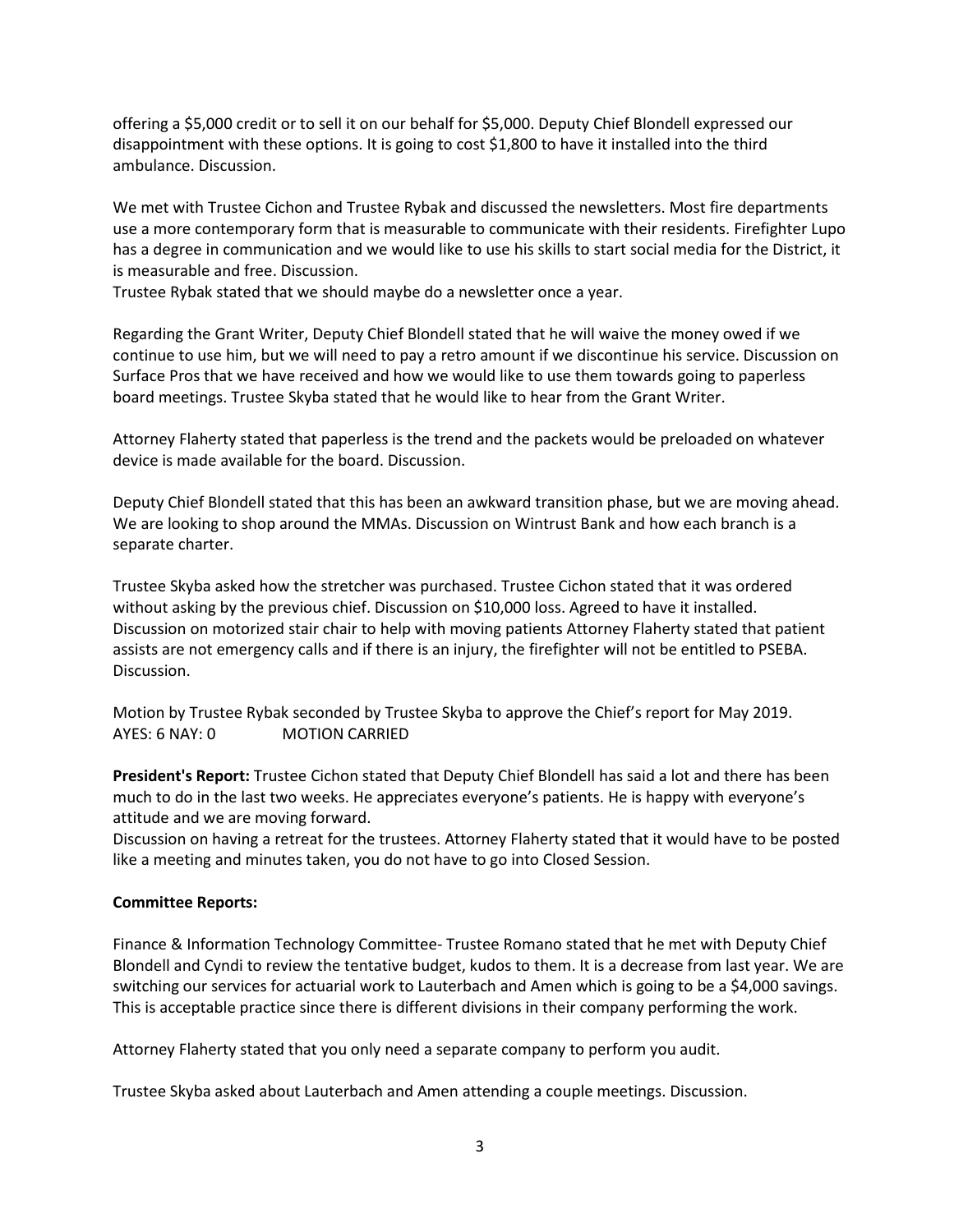Building and Equipment Committee- Trustee Cichon stated we are going to see what we actually need. Deputy Chief Blondell has his work cut out for him. Deputy Chief Blondell discussed the meeting regarding the base radio with the engineer and salesman. We will have to pay a restocking fee, but they are confident that we are going to be okay postponing that purchase for a few years. Also discussed bunker gear and how we are no longer getting all 18 sets because we feel it is not currently needed. We are going to get 4-5 sets and start a rotation that is sustainable. We are going to also need to start thinking about the large purchases of a fire engine and fire truck in the coming years.

Policy Committee- Trustee Kolaski stated there is nothing to report.

Strategic Planning Committee- Nothing to report.

Human Capital Committee- Trustee Rybak stated there is nothing to report, we hope to have a meeting in the next few weeks. Waiting on the education piece.

Community Relations Committee-Nothing to report.

Fire Commissioner & Pension Board Governance & Oversight Committee- Trustee Skyba stated there is a vote to hire the new candidate.

Fire Commissioner Report- No report

Deputy Chief Blondell stated that firefighter Appelhans' last day is Thursday, July 11, 2019. We will have a walk out for him from 2-4pm

Attorney Report- Attorney Flaherty stated the Governor has passed a balance budget by increasing fees and taxes. There was no decision on pensions, but they did form a committee. Fire District bills that passed will give some relief from bidding and some publication requirements. The Nagrocki case is waiting for a new medical.

### **Old Business:**

Motion by Trustee Kolaski and seconded by Trustee Romano to approve the reappointment of Demetrius "Jimmy" Mougolias as Fire Commissioner of the Norwood Park Fire Protection District for a three-year term, from June 1, 2019 to May 31, 2022.

| Roll Call:     | Trustee Skyba; yes, Trustee Romano; yes, Trustee Kolaski; yes,  |
|----------------|-----------------------------------------------------------------|
|                | Trustee Avino; absent, Trustee Cichon; yes, Trustee Rybak; yes, |
|                | Trustee Santoro-Cotton; yes.                                    |
| AYES: 6 NAY: 0 | <b>MOTION CARRIED</b>                                           |

## **New Business**

Motion by Trustee Kolaski and seconded by Trustee Skyba to accept the resignation letter of Fire Chief/Administrator Terrence Vavra effective June 20, 2019.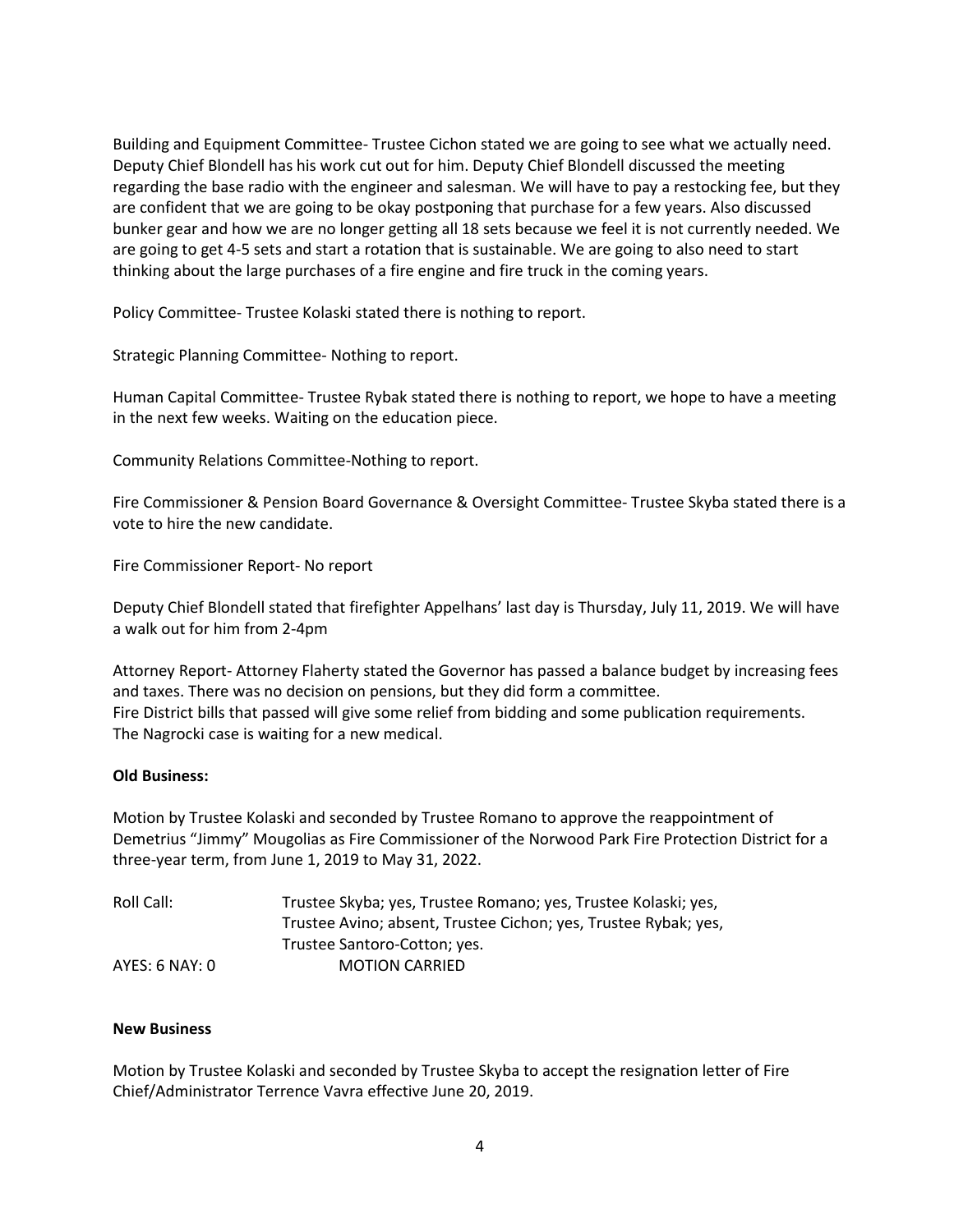| Roll Call:     | Trustee Skyba; yes, Trustee Romano; yes, Trustee Kolaski; yes,  |
|----------------|-----------------------------------------------------------------|
|                | Trustee Avino; absent, Trustee Cichon; yes, Trustee Rybak; yes, |
|                | Trustee Santoro-Cotton; yes.                                    |
| AYES: 6 NAY: 0 | <b>MOTION CARRIED</b>                                           |

Motion by Romano and seconded by Trustee Rybak to approve the payout of vacation time and personal days to Terrence Vavra in the amount of \$2,850.59 paid out on July 1, 2019. Trustee Romano reviewed the numbers.

| Roll Call:     | Trustee Skyba; yes, Trustee Romano; yes, Trustee Kolaski; yes,  |
|----------------|-----------------------------------------------------------------|
|                | Trustee Avino; absent, Trustee Cichon; yes, Trustee Rybak; yes, |
|                | Trustee Santoro-Cotton; yes.                                    |
| AYES: 6 NAY: 0 | <b>MOTION CARRIED</b>                                           |

Motion by Trustee Cichon and seconded by Trustee Kolaski to hire candidate Dominick Koss from the eligibility list, per the recommendation of the Norwood Park Fire Board of Commissioners, effective July 16, 2019 contingent upon the passing of all appropriate testing.

| Roll Call:     | Trustee Skyba; yes, Trustee Romano; yes, Trustee Kolaski; yes,  |
|----------------|-----------------------------------------------------------------|
|                | Trustee Avino; absent, Trustee Cichon; yes, Trustee Rybak; yes, |
|                | Trustee Santoro-Cotton; yes.                                    |
| AYES: 6 NAY: 0 | <b>MOTION CARRIED</b>                                           |

Motion by Trustee Kolaski and seconded by Trustee Romano to approve the consent agenda as follows: Requested to pull #9 from the consent agenda.

- 1. To adopt and approve Ordinance #19-3, the Norwood Park Fire Protection District Tentative Budget and Appropriation for fiscal year 2019-2020.
- 2. To approve the Pension Fund Tax Levy Actuarial Valuation by Lauterbach and Amen for: Fiscal Year End June 30, 2019 at a cost of \$2,900 Fiscal Year End June 30, 2020 at a cost of \$2,990 Fiscal Year End June 30, 2021 at a cost of \$3,080 Fiscal Year End June 30, 2022 at a cost of \$3,170 (The Norwood Park Pension Fund will reimburse the District for 50% of the cost.)
- 3. To approve Fire Pension Fund GASB 67/68 Actuarial Valuation by Lauterbach and Amen for: Fiscal Year End June 30, 2019 at a cost of \$2,400 Fiscal Year End June 30, 2020 at a cost of \$2,475 Fiscal Year End June 30, 2021 at a cost of \$2,550 Fiscal Year End June 30, 2022 at a cost of \$2,625 (The Norwood Park Pension Fund will reimburse the District for 50% of the cost.)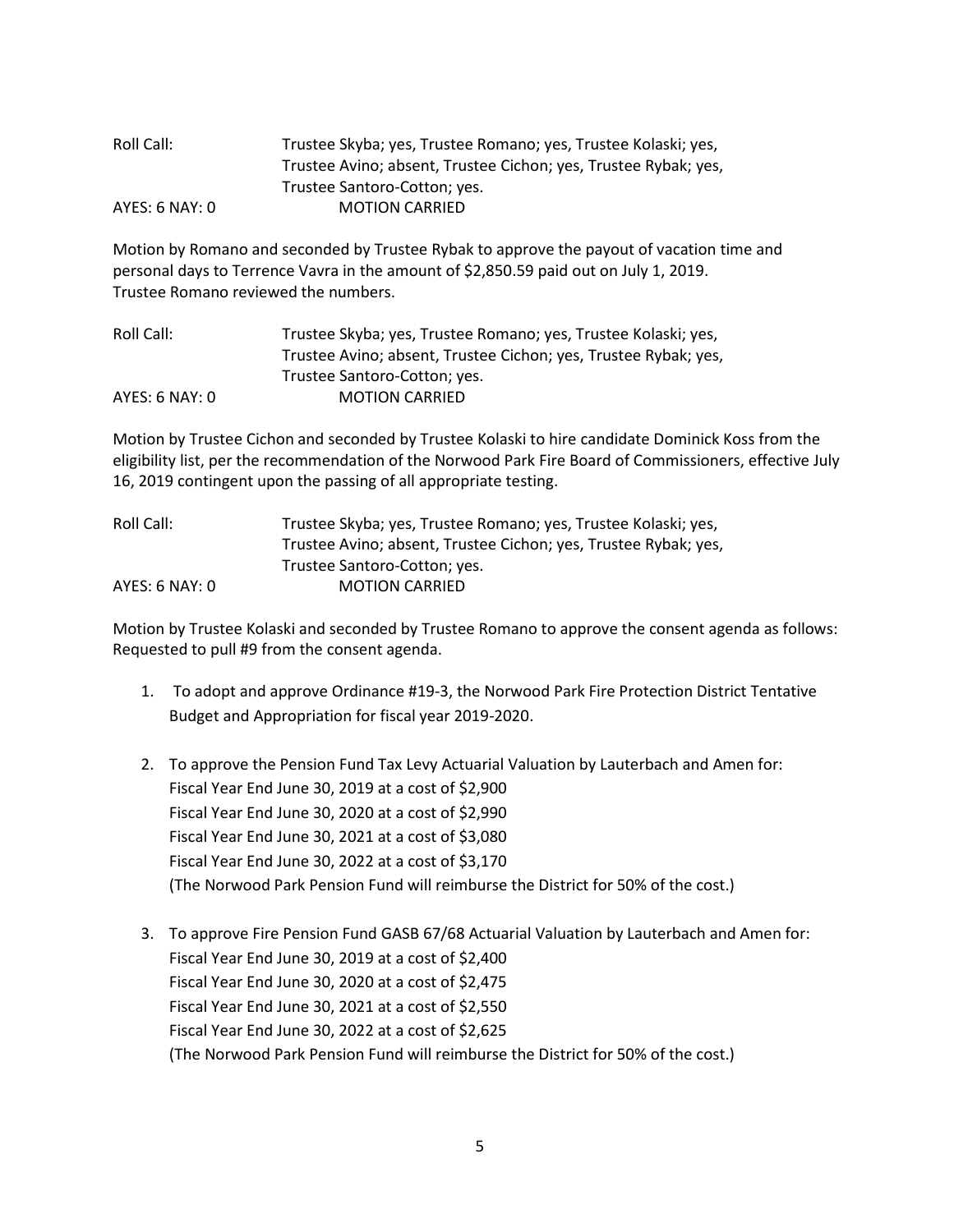- 4. To approve Implementation and Preparation of GASB 74/75 (OPEB) Actuarial Valuation by Lauterbach and Amen for: Fiscal Year End June 30, 2019 at a cost of \$2,600 Fiscal Year End June 30, 2020 at a cost of \$850 Fiscal Year End June 30, 2021 at a cost of \$2,700 Fiscal Year End June 30, 2022 at a cost of \$860
- 5. To approve the committee appointments as presented by the President.
- 6. To approve the changing the time of the Norwood Park Fire Protection District Board of Trustees meeting time from 7:30pm to 7:00pm for the remaining 2019 meetings.
- 7. To enter into a 60-month lease agreement with Canon Solutions America (CSA) for the copy/scan/fax machine at a monthly cost of \$120.00, plus the cost per click for copies. Cannon is part of the National (IPA) Intergovernmental Purchasing Alliance).
- 8. To ratify the following purchase(s): -**Conway Shield** in the amount of \$2,411.50 for Firefighter Lupo's Bunker Gear. - **MABAS Division XX** in the amount of \$6,000 for annual dues. -**NORCOMM Public Safety Communication** in the amount of \$4,481 for annual dues.

| Roll Call:     | Trustee Skyba; yes, Trustee Romano; yes, Trustee Kolaski; yes,  |
|----------------|-----------------------------------------------------------------|
|                | Trustee Avino; absent, Trustee Cichon; yes, Trustee Rybak; yes, |
|                | Trustee Santoro-Cotton; yes.                                    |
| AYES: 6 NAY: 0 | <b>MOTION CARRIED</b>                                           |

Motion by Trustee Romano and seconded by Trustee Kolaski to approve the committee appoints as presented by the President:

#### **Finance Committee Example 26 Telecommittee Policy & Strategic**

Trustee Romano- Chair **Planning Committee** Trustee Cichon Trustee Kolaski-Chair Trustee Rybak Trustee Skyba

#### **Community Relations Committee <b>Building & Equipment Committee**

Trustee Avino- Chair **Trustee Rybak- Chair** Trustee Rybak- Chair Trustee Santoro-Cotton Trustee Avino Trustee Kolaski Trustee Romano

# **Pension Fund Board Member**

Trustee Skyba

Trustee Santoro-Cotton